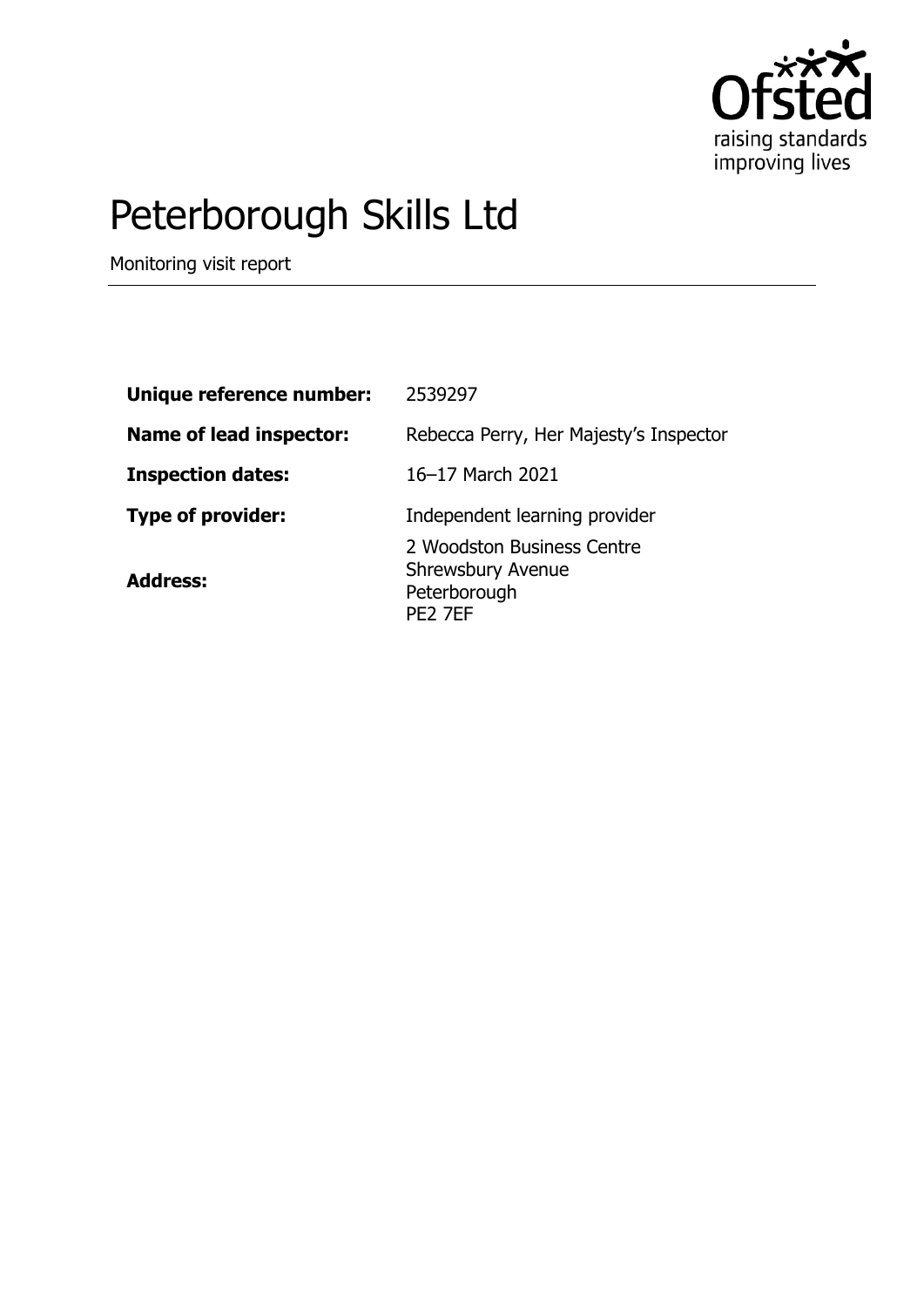

## **Monitoring visit: main findings**

## **Context and focus of visit**

From October 2018, Ofsted undertook to carry out monitoring visits to all newly directly funded providers of apprenticeship training provision which began to be funded from April 2017 or after by ESFA and/or the apprenticeship levy. This monitoring visit was undertaken as part of those arrangements and as outlined in the Further education and skills inspection handbook, especially the sections entitled 'Monitoring visits' and 'Monitoring visits to providers that are newly directly publicly funded'. The focus of these visits is on the themes set out below.

Peterborough Skills Ltd is an independent learning provider working with motor vehicle repair workshops and their administrative teams. It has worked as a subcontractor since it began operating in 2015. Leaders gained direct funding to provide apprenticeships in January 2019. Peterborough Skills Ltd offers standardsbased apprenticeships at level 3 in vehicle damage paint technician, mechanical, electrical and trim technician, business administration, and customer services. At the time of the visit, 21 apprentices were on programme, five of whom were under the age of 19.

The national pandemic has had limited impact on the provider. Most apprentices work in an essential industry and have been able to continue working throughout the period. While leaders took the decision to furlough a small number of their own staff, teaching and learning have continued through virtual one-to-one sessions and onsite practical assessment visits.

The impact of COVID-19 (coronavirus) has been taken into account in the findings and progress judgements below.

## **Themes**

#### **How much progress have leaders made in ensuring that the provider is meeting all the requirements of successful apprenticeship provision?**

### **Reasonable progress**

Leaders ensure that training programmes meet the principles and requirements of an apprenticeship. Leaders ensure that employers and apprentices understand their responsibilities, including the requirements for off-the-job training. However, they have not ensured that employers and apprentices understand the requirements of apprentices' final assessments.

Leaders and staff work effectively with employers to design the curriculum. Together, they ensure that on- and off-the-job training is well coordinated.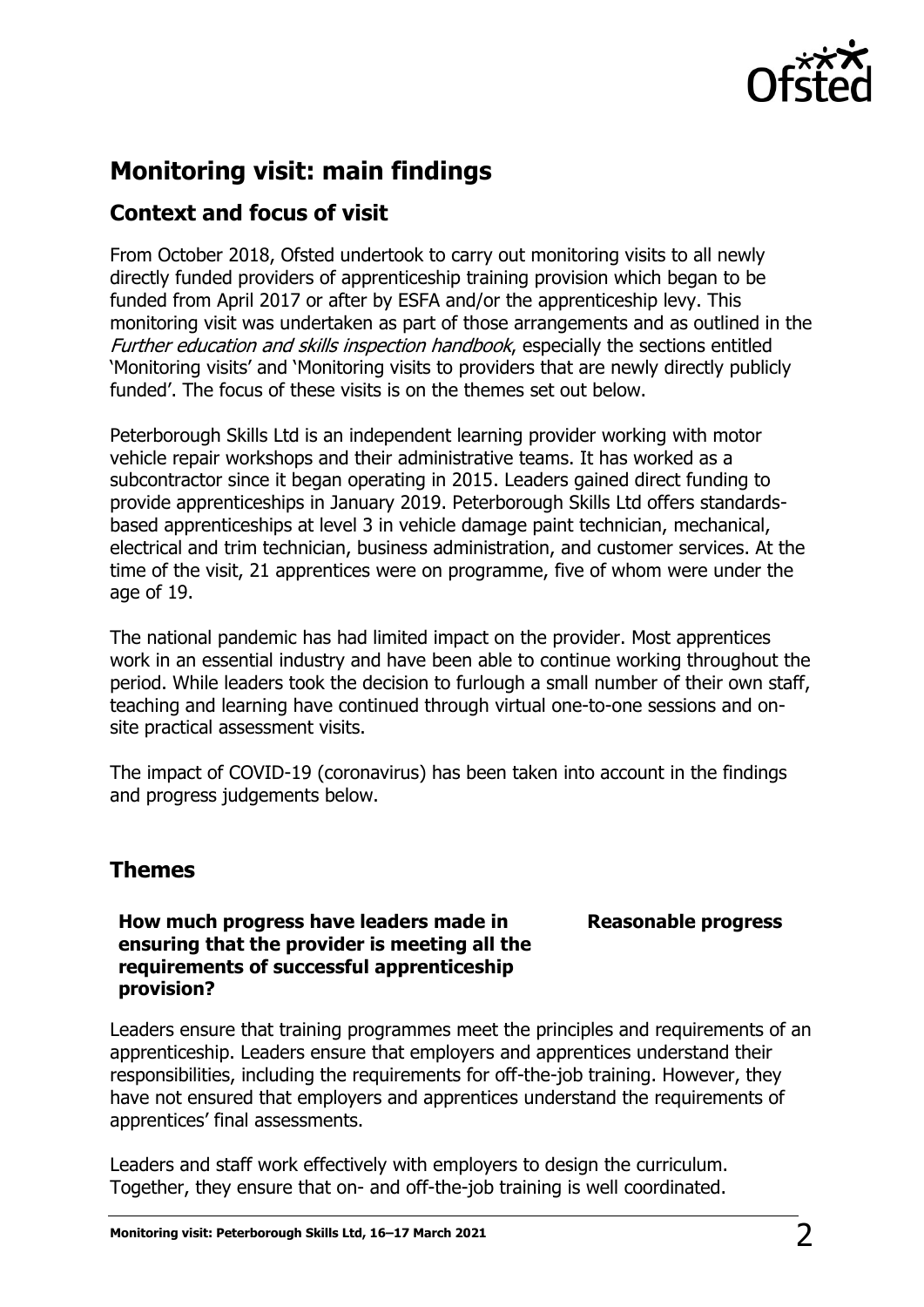

Consequently, apprentices can quickly apply their theoretical learning to the practical tasks and activities that they undertake in the workplace.

Staff are vocational specialists, with excellent knowledge of the motor vehicle industry. Leaders ensure that they complete higher-level vocational training, such as industry-standard level 4 qualifications. Teaching staff have recently used training to improve their remote interaction with apprentices, and to raise their participation in online lessons. Leaders work effectively with an external consultant to provide targeted support for staff to improve their practice in training and assessment techniques.

Governors do not hold leaders to account effectively for the quality of the apprenticeship programmes, or the safeguarding of apprentices. The board has insufficient oversight of safeguarding, and it has not ensured that staff responsible for safeguarding have sufficient knowledge to deal with disclosures appropriately. Board members have an appropriate understanding of the strengths and areas for development in relation to learning resources. For example, they have excellent oversight of the development of the practical workshop at their new premises. They are knowledgeable about the motor vehicle and related industries. They use their insights and knowledge to directly influence the content of training programmes.

#### **What progress have leaders and managers made in ensuring that apprentices benefit from high-quality training that leads to positive outcomes for apprentices? Reasonable progress**

Staff do not carry out reviews of apprentices' progress effectively. Staff do not capture the extent of the progress apprentices make in developing their skills and completing their qualification. They have not ensured that employers and apprentices understand the requirements of apprentices' final assessments. Staff do not help apprentices make informed decisions about their future careers.

Leaders do not ensure that apprentices with special educational needs and/or disabilities are identified quickly. No member of staff is trained in working with apprentices with a learning disability or difficulty, or with an education, health and care plan. Consequently, these apprentices do not receive the help they require to make good progress in relation to their personal development needs.

Apprentices quickly develop skills that they apply independently at work. For example, they competently complete preparation work and panel painting on complex vehicles, such as trailers, without the need for supervision. Apprentices on business administration apprenticeships quickly gain proficiency in using the computer software required for their roles.

Teaching staff use a range of methods effectively to establish what new apprentices know and can do. They use this information to inform their plans for each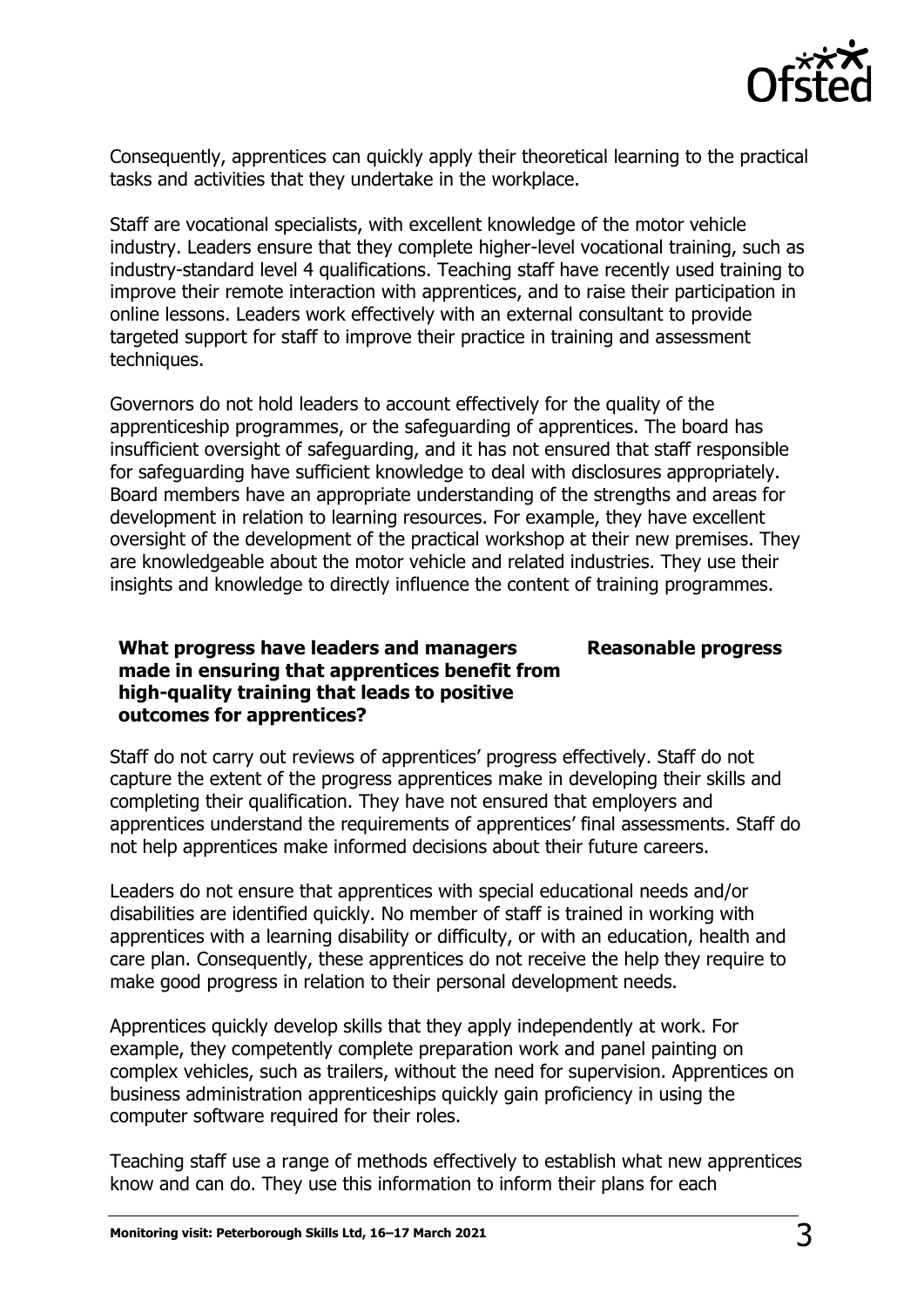

apprentice's learning programme. For example, apprentices with existing experience of paintwork learn more complex skills, such as blowing and merging paint.

Employers and staff work in close partnership to ensure that apprentices have access to the practical environments required for all aspects of their training. For example, apprentices attend different employers' sites to apply their learning in the workplace in cases where their own employer does not have the facilities or equipment required.

Teaching staff ensure that apprentices develop their English and mathematical skills quickly. Functional skills tutors work effectively with the few apprentices who require these qualifications. Consequently, apprentices pass their examinations first time. Apprentices apply their numeracy skills appropriately at work. For example, they accurately apply their knowledge of ratios and percentages when mixing and calculating the volume of paint required to avoid waste.

#### **How much progress have leaders and managers Insufficient progress made in ensuring that effective safeguarding arrangements are in place?**

Staff responsible for safeguarding do not have sufficient knowledge to deal with disclosures appropriately or to see them through to a reasonable resolution. Staff fail to identify important information in relation to concerns about apprentices. They are not aware of, or do not know how to make use of, local agencies, local authority contacts and charities for referral.

Leaders and the board have insufficient oversight of safeguarding. They have not established a culture of safeguarding apprentices. Staff responsible for safeguarding have not received adequate support. In addition, procedures for dealing with issues relating to safeguarding are weak.

Apprentices feel safe at work. They know whom to contact if they have any concerns about their welfare or their workplace. Apprentices understand how to work safely in motor vehicle workshops.